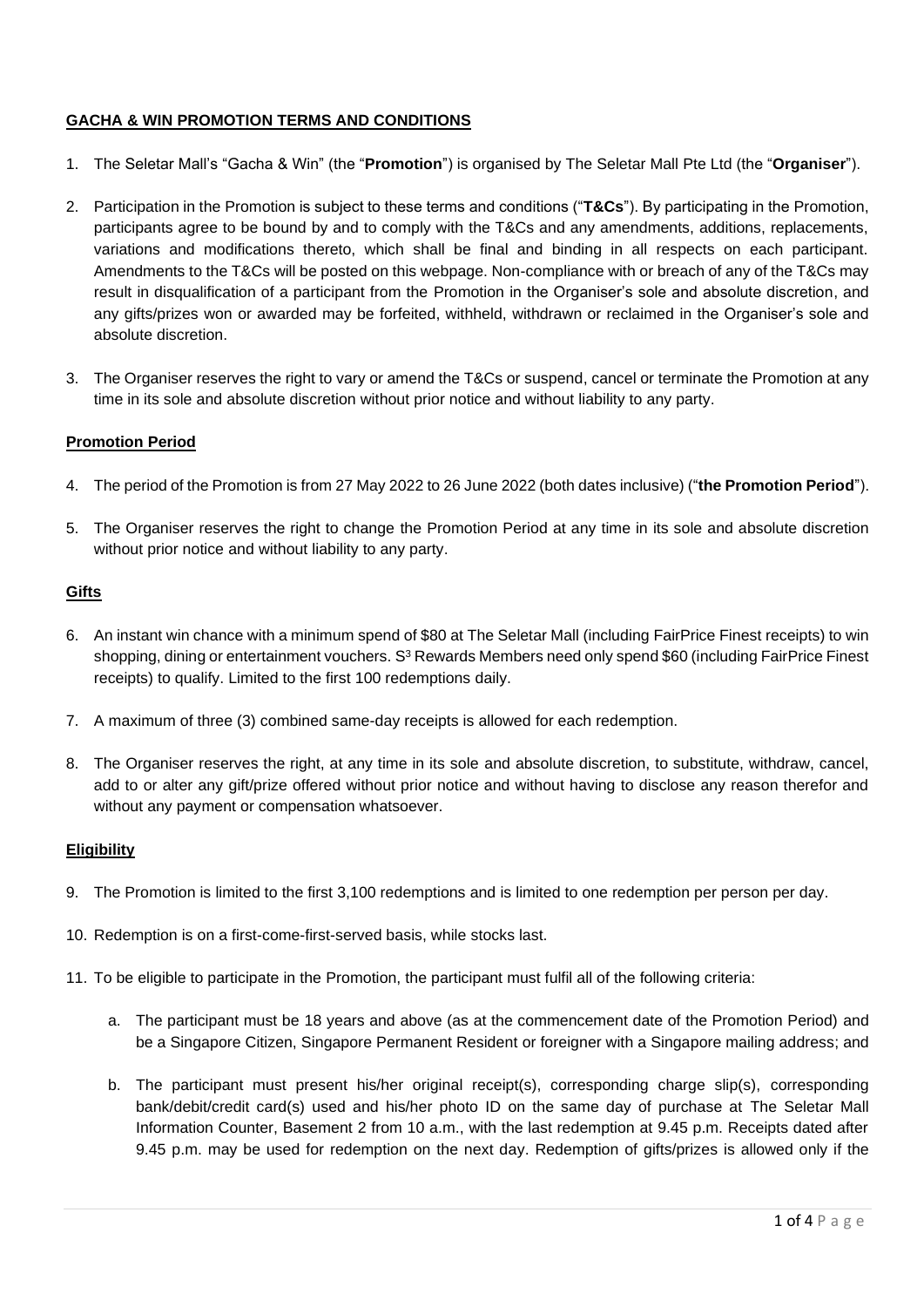participant is physically present. Redemption on behalf of another person, whether by presenting the other person's NRIC or other identification or otherwise, is not allowed.

- 12. The following persons are not eligible to participate in the Promotion:
	- a. Management and employees of the Organiser, and their immediate family members;
	- b. Management and employees of tenants / stores at or of The Seletar Mall. Such persons are also not allowed to redeem any gift/prize on behalf of customers; and
	- c. The Organiser's advertising agencies, auditors and any other parties directly involved in organising, promoting or conducting the Promotion.
- 13. The Organiser reserves the right to exclude any person from participating in the Promotion in its sole and absolute discretion and without furnishing any notice and/or reason.
- 14. Redemption eligibility is based on the nett purchase amount reflected in original receipts (exclusive of discounts or usage of points for redemption and rebates).
- 15. The list of participating stores can be found at [https://www.theseletarmall.com/stores.](https://www.theseletarmall.com/stores) The Organiser reserves the right to add to, delete from or vary the list of participating stores at any time in its sole discretion without prior notice.
- 16. Only valid original computer-printed payment receipts will be accepted. Handwritten/duplicate receipts, AXS payments, bill payments, NETS slips, credit card charge slips, SPH Malls voucher receipts, top-ups of stored value cards/mobile pre-paid card receipts, purchase of gift cards, cash cards, vouchers and parking coupons, money changer receipts, laundry receipts, deposits slips, lottery tickets, pawn tickets from Maxi-Cash, atrium purchases, receipts from clinics (including dental) and enrichment schools, regardless of amount spent or paid, do not qualify for the Promotion.
- 17. Receipts for the purchase of gold, watches and luxury items from Maxi-Cash qualify for the Promotion.
- 18. For any purchase paid by instalments, the participant is entitled to a maximum of one (1) redemption if the eligibility criteria herein are met, regardless of the total purchase amount.
- 19. No splitting of receipts from a single store is allowed. The Organiser reserves the right to reject any receipt or purchase in its sole and absolute discretion in the event that it suspects or is of the opinion that any participant is involved in such an act.
- 20. The Organiser reserves the right to verify all receipts or purchases made by participants before awarding any gifts/prizes.
- 21. The Promotion is mutually exclusive with any other promotions, campaigns or offers, and cannot be combined and is not valid with any other promotions, campaigns or offers.
- 22. The Organiser reserves the right to revoke any participant's entitlement to any gift/prize if he/she does not meet any or all eligibility requirements or has breached any of the T&Cs.
- 23. Gifts/Prizes are not transferable or exchangeable and non-cash gifts/prizes are not exchangeable for cash. Where applicable, no extension to the validity period of any gift/prize shall be allowed. Participants are solely responsible, and the Organiser accepts no responsibility, for any tax or other liability that may arise from any gift/prize.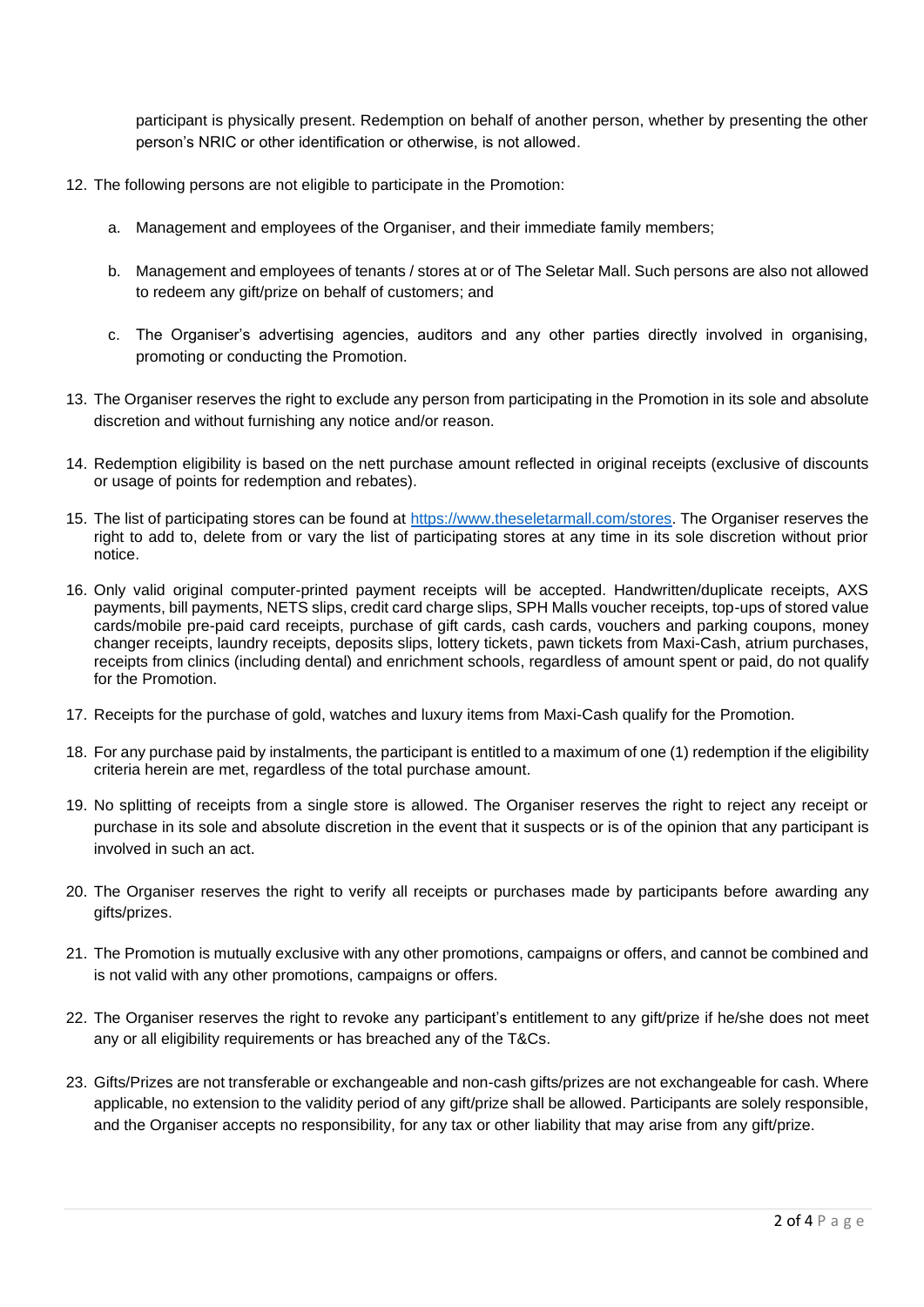# **Exclusion of Liability**

- 24. The Entities (as defined below) and the sponsors for the Promotion (if applicable) shall not be liable for any loss (including, without limitation, direct, indirect, special, incidental, consequential or punitive loss), damage, personal injury or death howsoever caused arising directly or indirectly out of or in connection with the Promotion, the T&Cs (or any of the matters contemplated herein) or any gift/prize, whether for breach of contract, tort or other cause of action, save for any liability that cannot be excluded by law (in which case that liability is limited to the minimum allowable by law).
- 25. All gifts/prizes are subject to their respective terms of use (if any). Except to the extent that they may not be excluded by law, no representations, warranties, terms or conditions that are not expressly stated in the T&Cs shall apply to the Promotion or any gift/prize, and all implied warranties are excluded, including but not limited to, the implied warranties of satisfactory quality, merchantability or fitness for a particular purpose of any gift/prize.
- 26. By participating in the Promotion, participants agree and undertake to, at all times, fully indemnify and hold the Entities and the sponsors for the Promotion (if applicable) harmless from and against any and all losses, damages, actions, demands, injuries, claims, costs (including legal costs on a full indemnity basis), expenses, fines and penalties, howsoever caused arising directly or indirectly out of or in connection with the Promotion, acceptance or usage of any gift/prize, and/or any breach or purported breach of the T&Cs and/or any applicable law.

### **General**

- 27. By participating in the Promotion, each participant represents and warrants that:
	- a. he/she is at least 18 years old and has the necessary legal capacity, right, power and authority to agree to the T&Cs and that he/she is contracting in his/her own personal capacity; and
	- b. all information provided at the time of redemption is true, accurate and complete.
- 28. By participating in the Promotion, each participant agrees and consents that:
	- a. any and all information or personal data submitted for the purposes of the Promotion may be collected, used or processed by, or disclosed to, the Organiser, the tenants of The Seletar Mall or other malls managed by SPH Retail Property Management Services Pte Ltd and the business associates/partners of the Organiser (collectively, the "**Entities**") for various purposes, including to communicate with the participant for purposes related to the Promotion, to provide goods and services to the participant upon request, and such other purposes the Entities may reasonably deem appropriate, or for such purposes that the participant may have otherwise given his/her consent to the Entities;
	- b. the Entities, its authorised service providers and its advertising and promotion agencies may collect, use, disclose and/or process the participant's personal data for purposes indicated in the SPH Privacy Policy, a copy of which is located at [http://sph.com.sg/legal/sph\\_privacy.html](http://sph.com.sg/legal/sph_privacy.html) (the "**Privacy Policy**"), and for purposes which include the sending of advertisements and marketing information on products, services, promotions and/or events (via mail, email or SMS) offered by the Entities;
	- c. the Entities may collect, use, disclose and share amongst themselves and their respective service providers, the participant's personal data, including his/her name, image, photograph, video or voice ("**Material**") for publicity and/or use in advertisements across all media, including, without limitation, in the Entities' publications, presentations and promotional materials on their websites, in its original and edited format, and